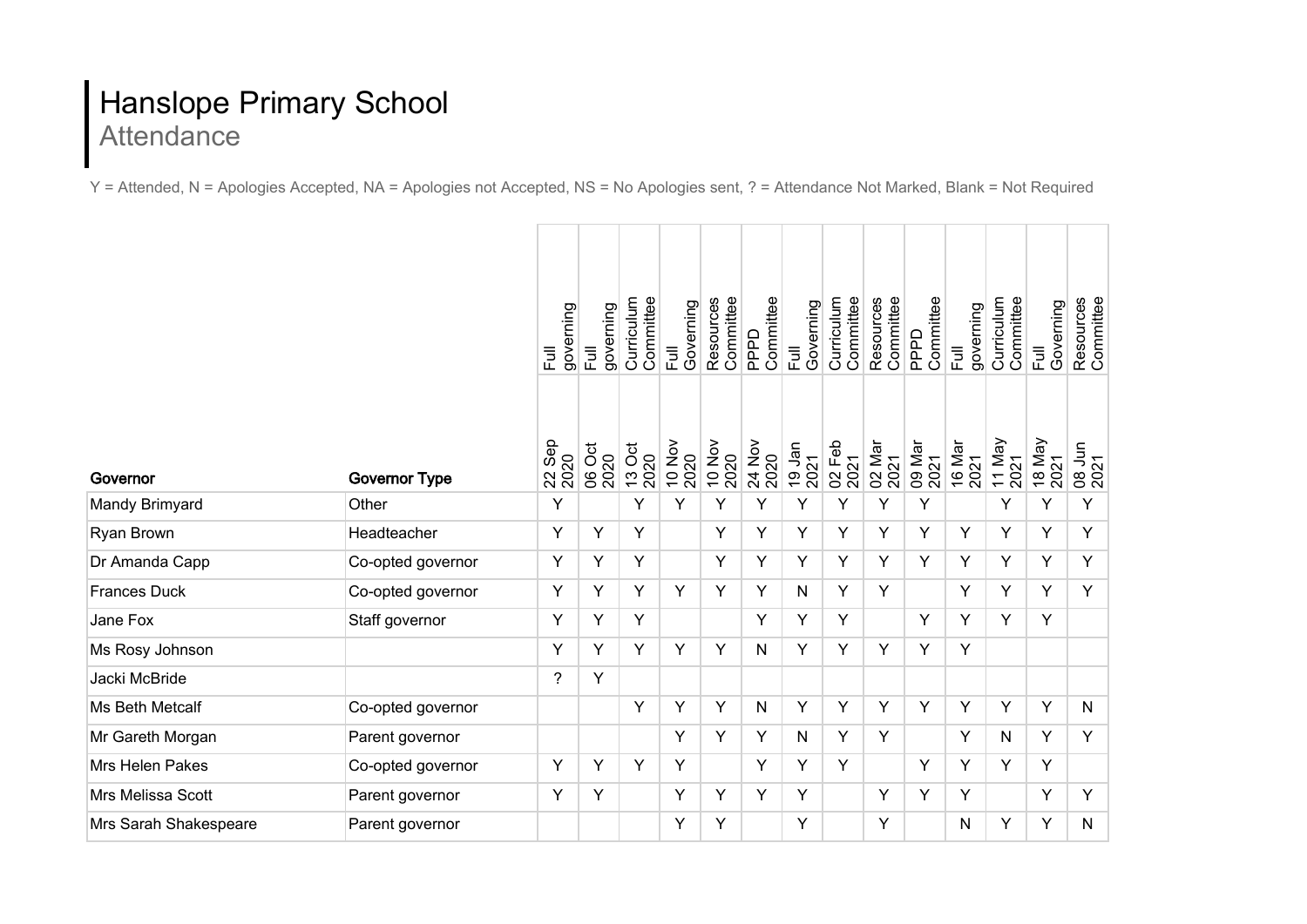| í<br>C<br>í | ŗ                   |
|-------------|---------------------|
| ş           | 2021<br>Ĭ<br>ı<br>Ń |
|             | Ń<br>N              |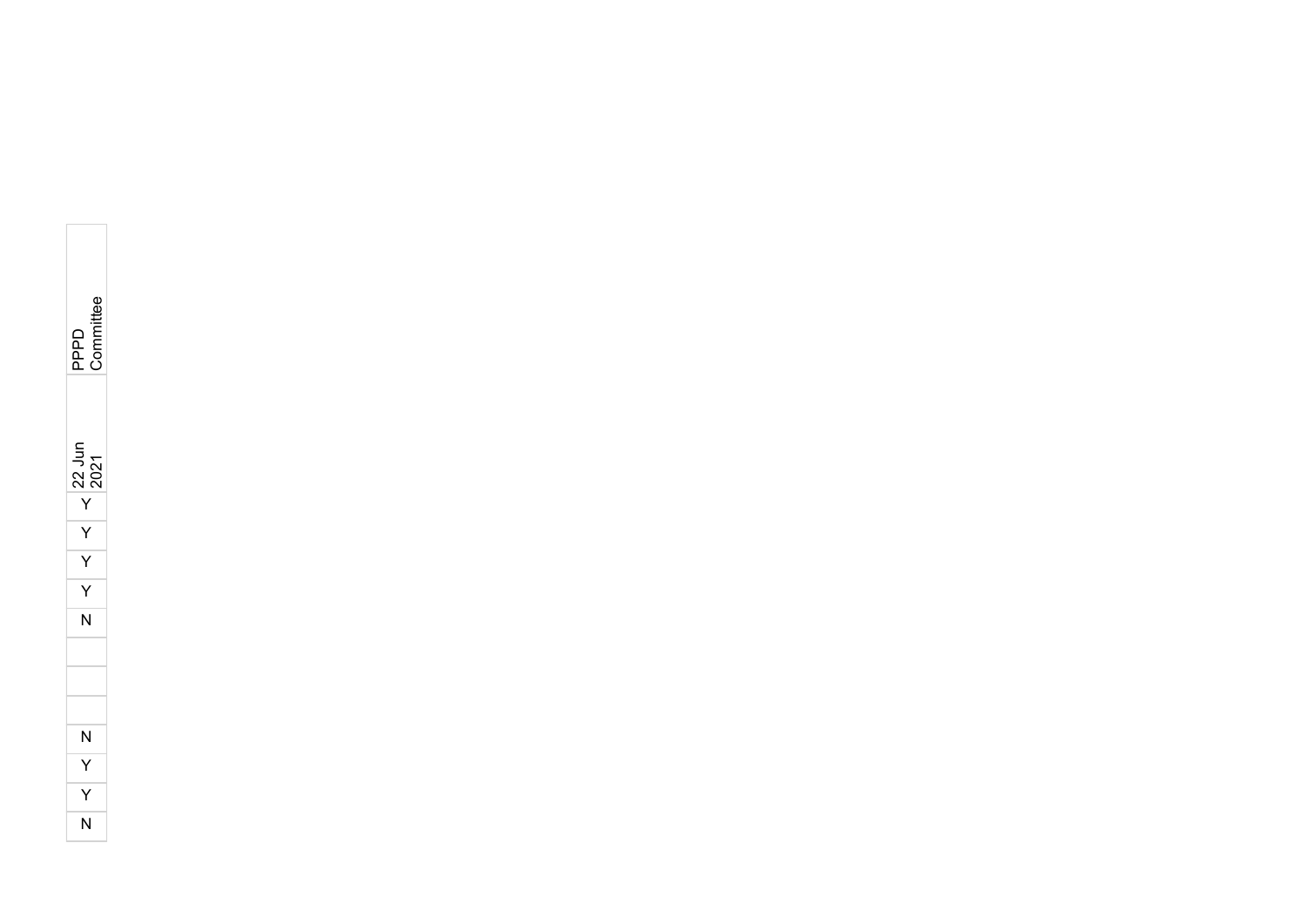| <b>Martin Small</b> | <b>Local Authority Governor</b> | $\checkmark$ | N |          |  |  |              | $\lambda$    | $\lambda$ | $\mathbf{v}$ |   |
|---------------------|---------------------------------|--------------|---|----------|--|--|--------------|--------------|-----------|--------------|---|
| Mr Nigel Stacey     | Co-opted governor               | $\mathbf{v}$ |   | <b>1</b> |  |  | $\lambda$    | $\cdot$      |           |              | N |
| Miss Balmit Ubhi    |                                 |              |   |          |  |  |              | $\checkmark$ |           |              |   |
| Ben Wheeler         | Co-opted governor               | $\lambda$    |   |          |  |  | $\checkmark$ | $\cdot$      |           |              |   |